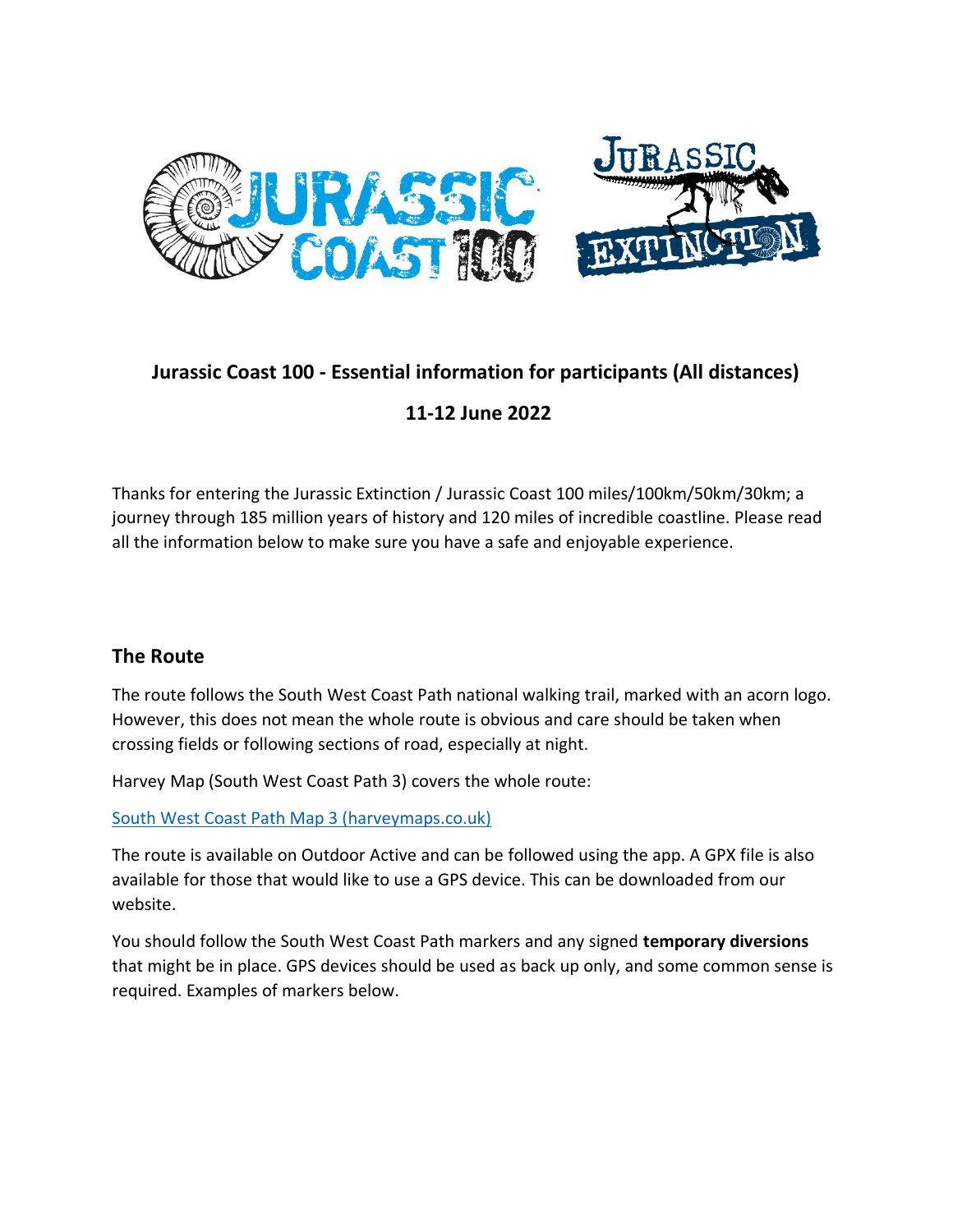

Follow the acorns with the sea on your left. Where a marker has a few arrows, you should follow the one closest to the acorn.

### **Your Safety**

This is our primary focus at all our events. The Climb South West team are all professionally qualified outdoor specialists, with vast experience in managing groups of people engaged in adventurous outdoor activities. They will be on hand at all checkpoints, providing first aid cover and support where it's needed most. We will also have mobile units out on the course, should there be a problem in between these locations.

Please take extreme care on all sections with unfenced cliff edges. Keep away from landslips and **follow all temporary diversion** signs.

The route passes through or close to a number of campsites. Please keep noise here to an absolute minimum at night, including closing gates quietly.

Livestock on the course. You are likely to pass through a number of fields with livestock. If they are on the path, please approach slowly to give them time to get out of your way.

If a member of the Climb South West Team decides that it isn't in your interest to continue with the event for any reason, please accept this decision.

Should you need to leave the event early, and can't be picked up, we can drop you off at a suitable bus stop in one of the coastal towns. If this is at night, we can move you forwards to the next indoor checkpoint. This is not a lift back to your car.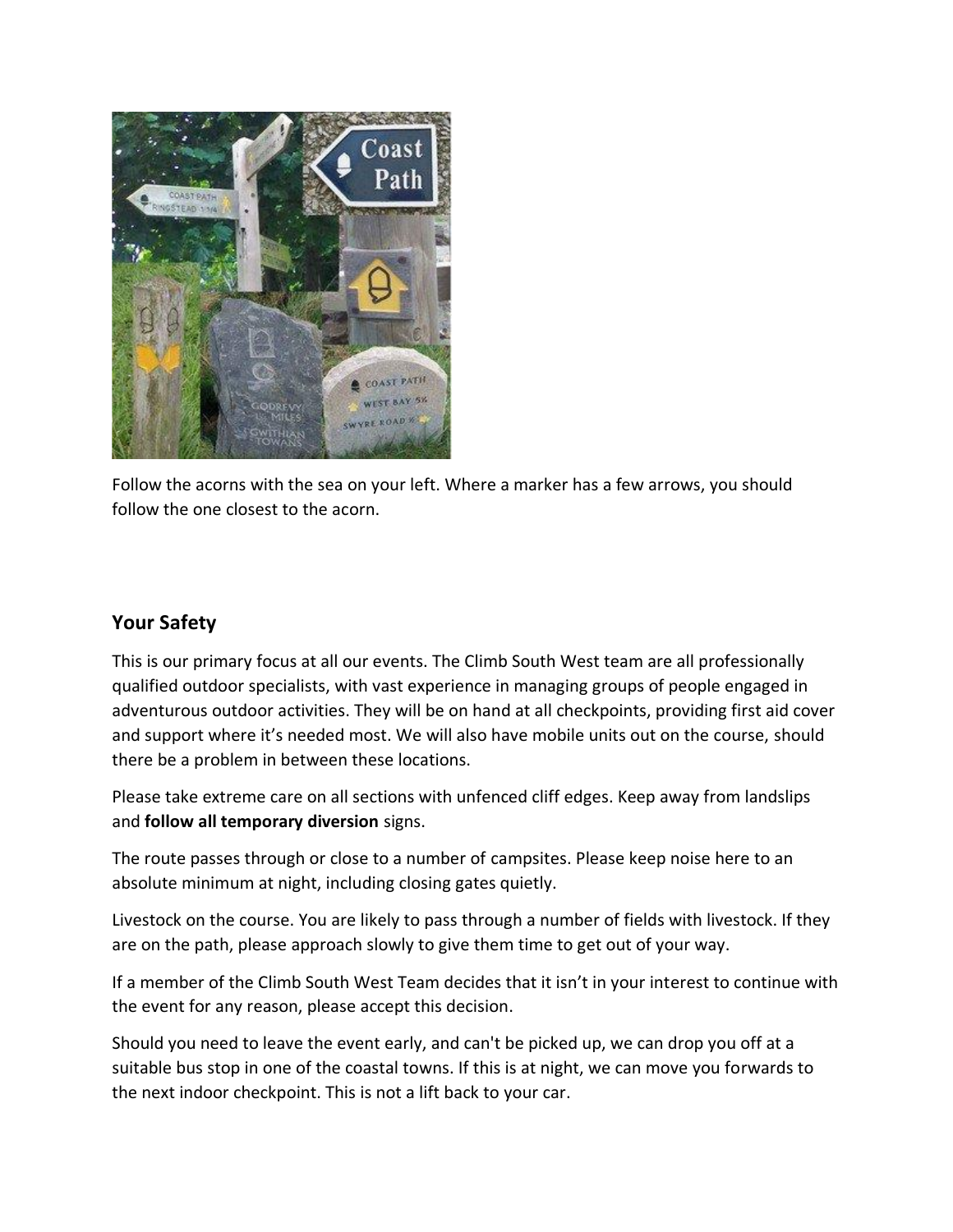#### **Volunteering**

We welcome help from volunteers at all our events, to support the work of our team. If you know anyone who is interested in getting involved, please ask them to contact us directly. We can offer free/discounted entries on future Climb South West events in return for their time.

#### **Support crew**

Although this is a supported event with checkpoints and safety cover, some of you may wish to use a support team to meet you at various points along the route. They can arrange to meet you as often as required, but we ask that they do not join you for sections of the route, unless it's an emergency. This is to enable us to know exactly who is out on the course and for fairness to all participants **(No pacers at this event)**.

**Ideally, support crews will meet you in locations between our checkpoints. Further details below. Crews will not be permitted to enter any of the indoor checkpoints this year.**

#### **Timings for all distances:**

Coach travel will need to be booked in advance through our website

# **Jurassic Coast 100 Mile and Jurassic Extinction 120 Mile – Saturday 11th June**

**05:00** Saturday 11th June - Coach will leave Exmouth Coach Park, EX8 1EN.

**07:00** Registration opens at Shell Bay National Trust Car Park, BH19 3BA.

Race numbers and trackers will be collected here. Please bring all mandatory kit with you to registration

**07:45** Pre race briefing for the Jurassic Extinction 120 mile race

**08:00** Start for the Jurassic Extinction 120 mile race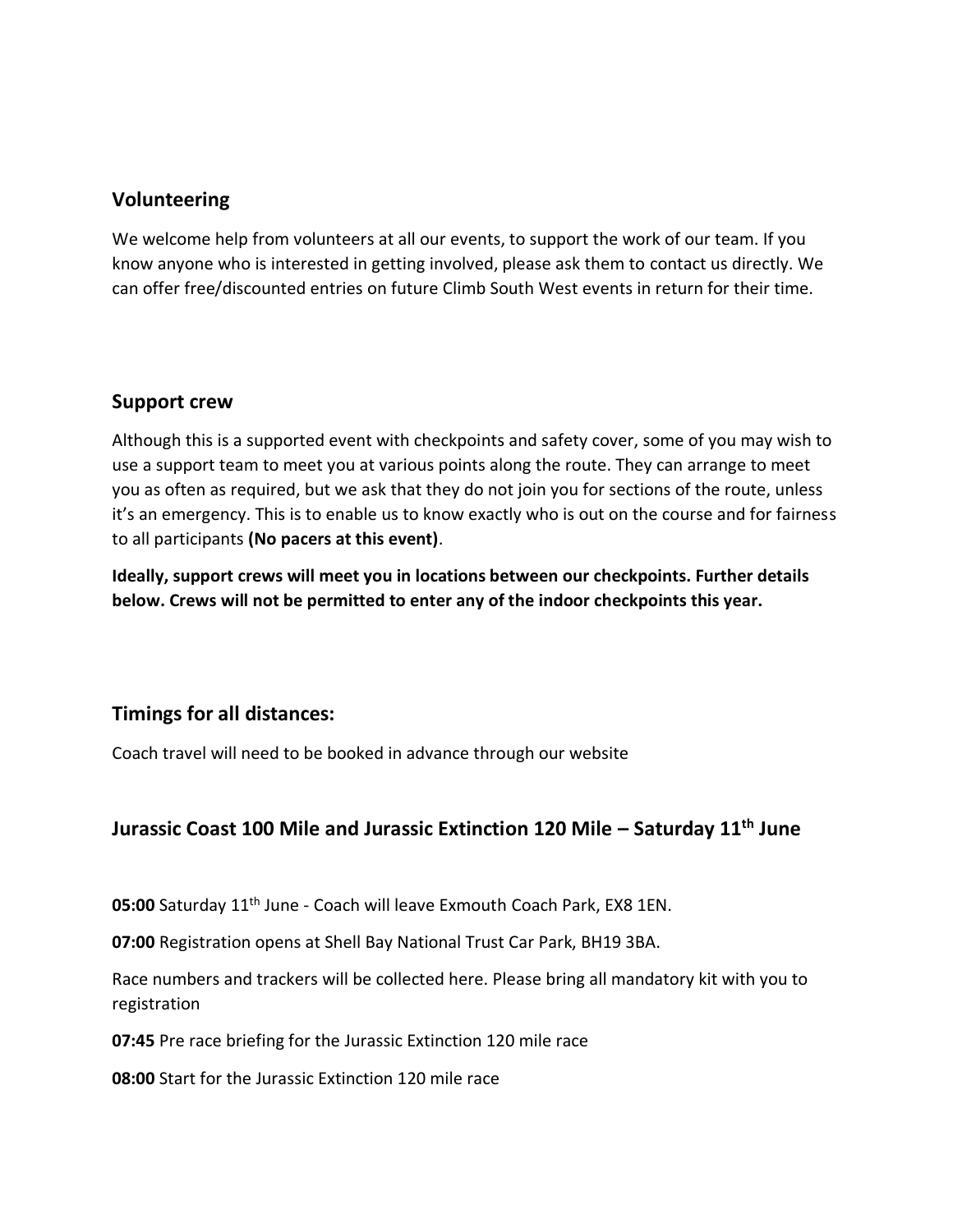**08:45** Pre race briefing for the 100 mile race

**09:00** Start for the 100 mile race

### **Jurassic Coast 100 KM – Saturday 11th June**

18:00 Saturday 11<sup>th</sup> June - Coach will leave Exmouth Coach Park, EX8 1EN

**19:00** Registration opens at Nothe Fort, Weymouth DT4 8UF

Race numbers and trackers will be collected here. Please bring all mandatory kit with you to registration

**20:45** Pre race briefing for all

**21:00** Race start

### **Jurassic Coast 50 KM – Sunday 12th June**

05:45 Sunday 12<sup>th</sup> June - Coach will leave Exmouth Coach Park, EX8 1EN

**06:30** Registration opens at Lyme Regis football club, DT7 3DT

Race numbers will be collected here. Please bring all mandatory kit with you to registration

**07:45** Pre race briefing for all

**08:00** Race start

### **Jurassic Coast 30 KM – Sunday 12th June**

07:45 Sunday 12<sup>th</sup> June - Coach will leave Exmouth Coach Park, EX8 1EN

The coach will drop you off in the village. You'll need to walk up Common Lane to get to the registration/start area in the Cliff Top car park (10 mins).

**08:30** Registration opens at Cliff Top car park, Beer, EX12 3AQ

Race numbers will be collected here. Please bring all mandatory kit with you to registration

**09:45** Pre race briefing

**10:00** Start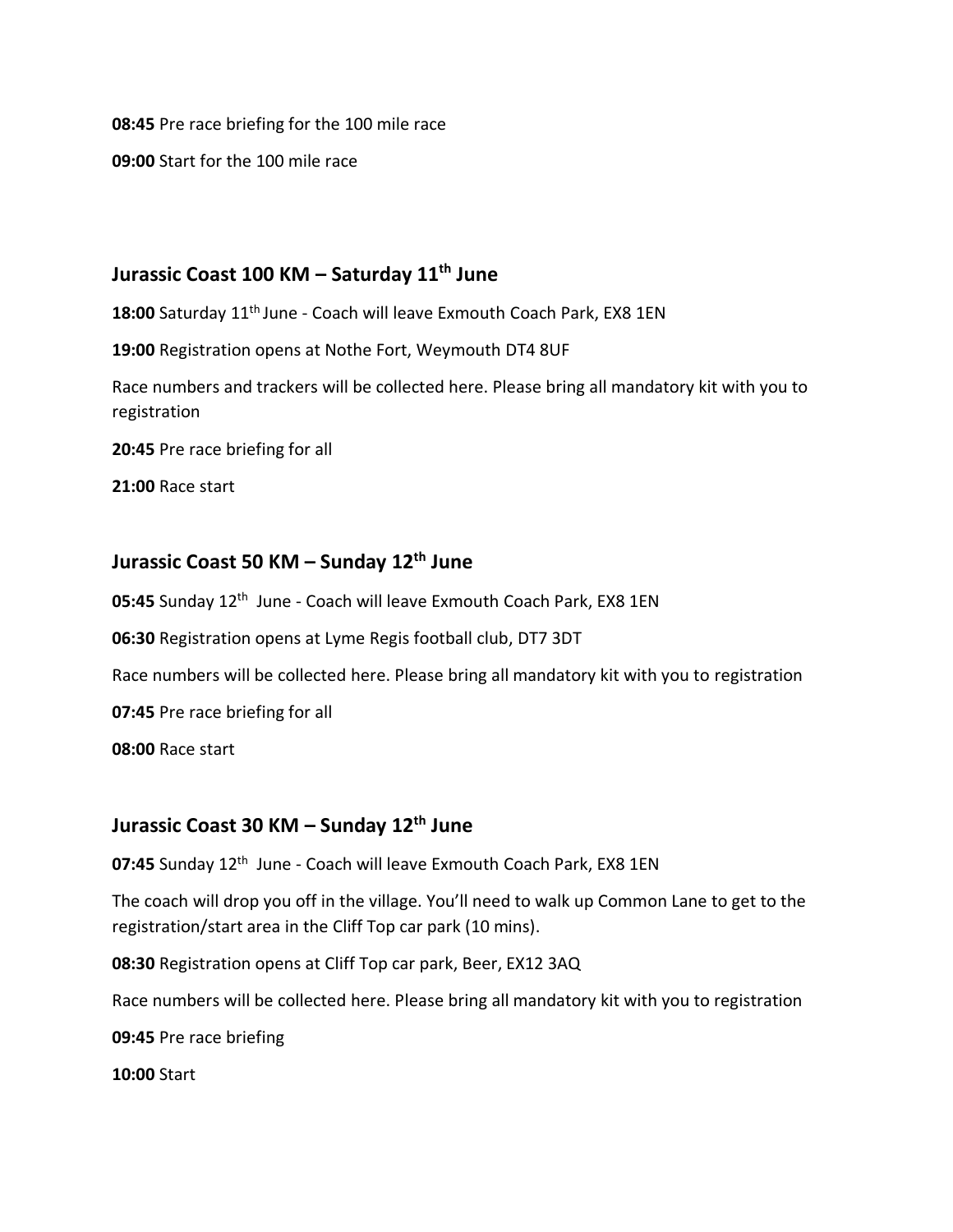#### **Car Parking:**

24hr Pay and Display car park at next to Exmouth Coach Park, EX8 1EN

Various free roadside parking, 5-10 mins walk from Exmouth Coach Park.

Other long stay car parks nearby.

Please allow plenty of time to park your vehicle, as coaches will leave promptly on the times shown above.

#### **Checkpoints**

Our checkpoints will be at 10 – 26 km intervals, see below. **You must visit all checkpoints and ensure that your race number has been recorded by a member of the event team. Failure to do so will result in you being disqualified from the race.**

Food and drink is available for **participants only.**

| <b>Name</b>         | <b>Post Code</b> | <b>Distance</b> | <b>Distance to</b> | Food              | <b>Notes</b>    |
|---------------------|------------------|-----------------|--------------------|-------------------|-----------------|
|                     |                  | from last CP    | next CP            | <b>Available</b>  |                 |
|                     |                  |                 | (Aprox)            |                   |                 |
| <b>Shell Bay</b>    | <b>BH193BA</b>   | N/A             | 26km               | Water             | Start for 100   |
| <b>National</b>     |                  |                 |                    |                   | and 120 mile    |
| <b>Trust Car</b>    |                  |                 |                    |                   | races           |
| Park                |                  |                 |                    |                   |                 |
| Renscombe           | <b>BH193LL</b>   | 26km            | 19km               | Water, Coke,      |                 |
| <b>Car Park</b>     |                  |                 |                    | sweet and         |                 |
|                     |                  |                 |                    | savoury<br>snacks |                 |
|                     |                  |                 |                    |                   |                 |
| West                | <b>BH205SG</b>   | 19km            | 19km               | Hot drinks,       |                 |
| Lulworth            |                  |                 |                    | water, sweet      |                 |
| <b>Village Hall</b> |                  |                 |                    | and savoury       |                 |
|                     |                  |                 |                    | snacks            |                 |
| <b>Nothe Fort</b>   | DT4 8UF          | 19km            | 20km               | Hot and cold      | <b>Start</b>    |
|                     |                  |                 |                    | drinks, sweet     | location for    |
|                     |                  |                 |                    | and savoury       | <b>Jurassic</b> |
|                     |                  |                 |                    | food for 100      | Coast 100k      |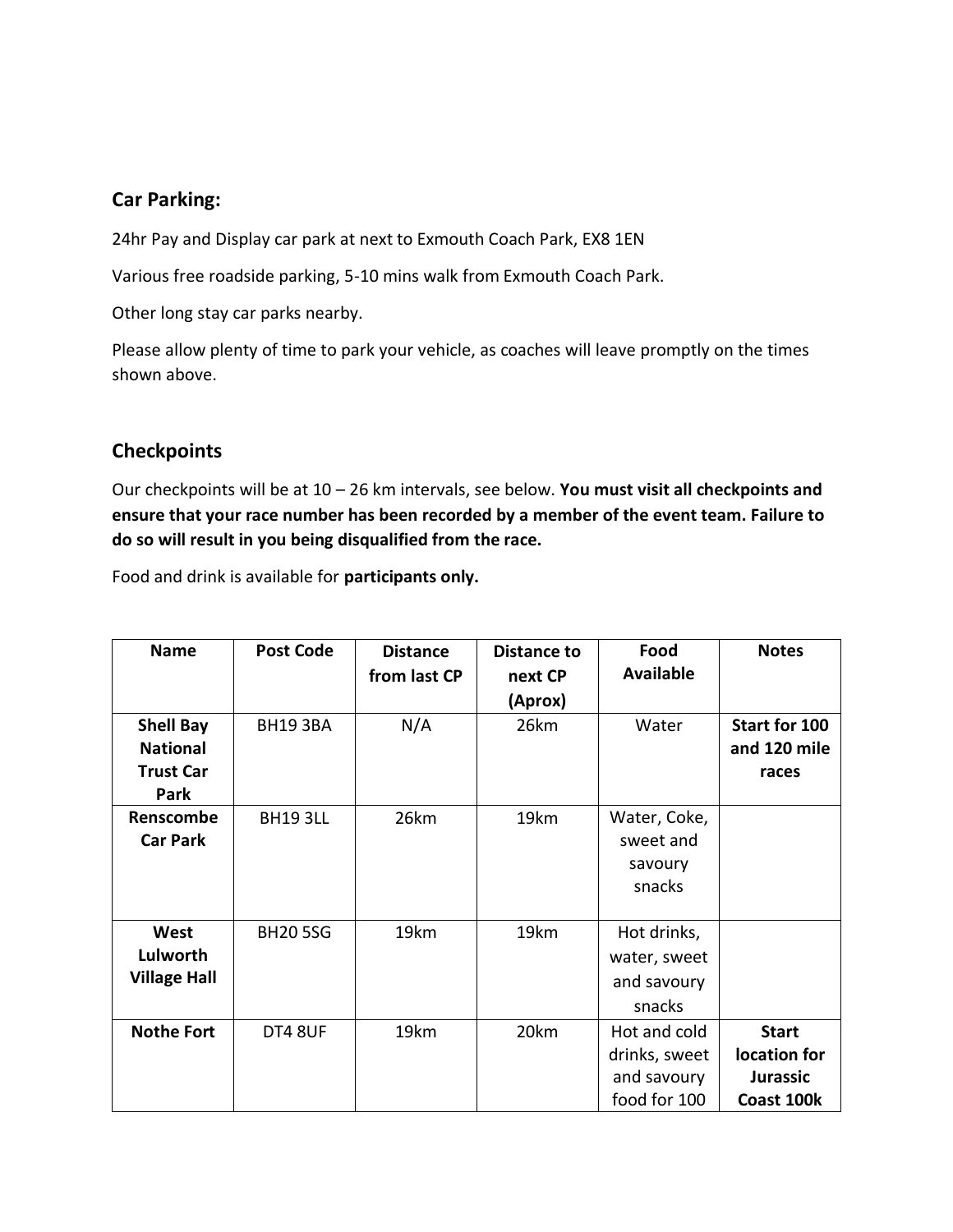|                                                                                         |         |      |      | mile and<br>Jurassic<br>Extinction<br>only.                                                      | <b>Cut off time</b><br>at 6pm for<br><b>Jurassic</b><br><b>Extinction*</b><br><b>Cut off time</b><br>at 9pm for<br>100 mile |
|-----------------------------------------------------------------------------------------|---------|------|------|--------------------------------------------------------------------------------------------------|-----------------------------------------------------------------------------------------------------------------------------|
| <b>Portland</b><br><b>Beach Road</b><br><b>SWCP</b><br>crossing<br>(Extinction<br>only) | DT4 9XS | 20km | 17km | Water, coke,<br>sweet and<br>savoury<br>snacks                                                   | <b>Cut off time</b><br>for return<br>from<br><b>Portland</b><br>10pm                                                        |
| Abbotsbury<br><b>Swannery</b><br>car park                                               | DT3 4JH | 17km | 15km | Water / coke<br>sweet and<br>savoury<br>snacks                                                   | Good<br>location for<br>support<br>crews                                                                                    |
| Salt House,<br><b>West Bay</b>                                                          | DT6 4HB | 15km | 16km | Hot drinks,<br>water, coke,<br>soup,<br>sausage /<br>veggie rolls<br>and other<br>similar snacks | <b>Support</b><br>crews please<br>use another<br>location in<br>West Bay.                                                   |
| <b>Lyme Regis</b><br><b>Football Club</b>                                               | DT7 3DT | 16km | 16km | Hot food<br>(Beans on<br>toast,<br>porridge) hot<br>drinks, water,<br>coke                       | <b>Support</b><br>crews, please<br>use long stay<br>car park park<br>(100m)<br>further down<br>the hill)                    |
|                                                                                         |         |      |      |                                                                                                  | <b>Start</b><br>location for<br><b>Jurassic</b><br>Coast 50k<br><b>Cut off time</b><br>9am                                  |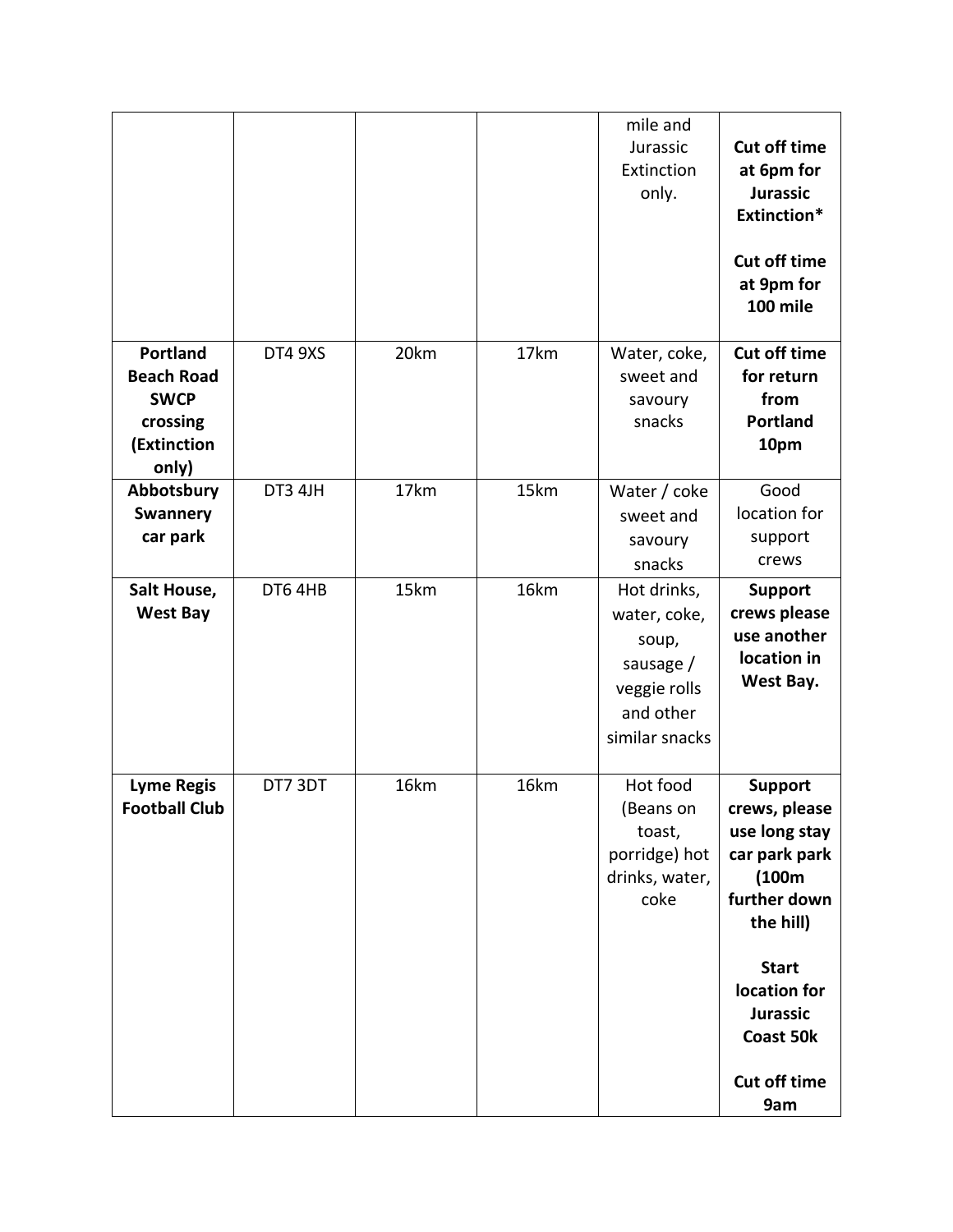| <b>Cliff Top car</b><br>park, Beer                     | <b>EX12 3AQ</b> | 16km | 13km | Water, coke,<br>fruit, sweet<br>and savoury<br>snacks                       | <b>Cut off time</b><br>1:30pm |
|--------------------------------------------------------|-----------------|------|------|-----------------------------------------------------------------------------|-------------------------------|
| The Ham,<br>Sidmouth                                   | <b>EX10 8BG</b> | 13km | 11km | Water, coke,<br>homemade<br>cakes                                           | <b>Cut off time</b><br>5:30pm |
| <b>Budleigh</b><br>Salterton,<br>Lime Kiln car<br>park | EX9 6JD         | 11km | 9km  | Water, coke,<br>fruit.                                                      | <b>Cut off time</b><br>8:00pm |
| Ocean,<br><b>Exmouth</b><br><b>Seafront</b>            | <b>EX8 2AY</b>  | 9km  |      | Various bars,<br>restaurants,<br>and<br>takeaways<br>next to finish<br>line | Finish!                       |

**Finish location – Beach Lawn opposite Ocean Bar, Queen's Drive, Exmouth, EX8 2AY** 

# **Mandatory Kit – Please bring all with you to registration.**

**\*Items in bold are for Jurassic Extinction / Jurassic Coast 100 miles and 100km.** 

- **Base layer (long sleeved, thermal properties)\***
- **Waterproof jacket.\* (**Windproof for 50km and 30km)
- **Survival bag (a £3 orange bag / lightweight alternative that could save your life)\***
- **Headwear (eg, cap or buff)\***
- **Headtorch with spare batteries\***
- **Flashing red light attached to pack for night time use\***
- Trail shoes / walking boots recommended (if there has been any recent rain, expect mud and slippery conditions)
- Mobile phone with waterproof case & event number saved 07966654867
- Rucksack, race vest or similar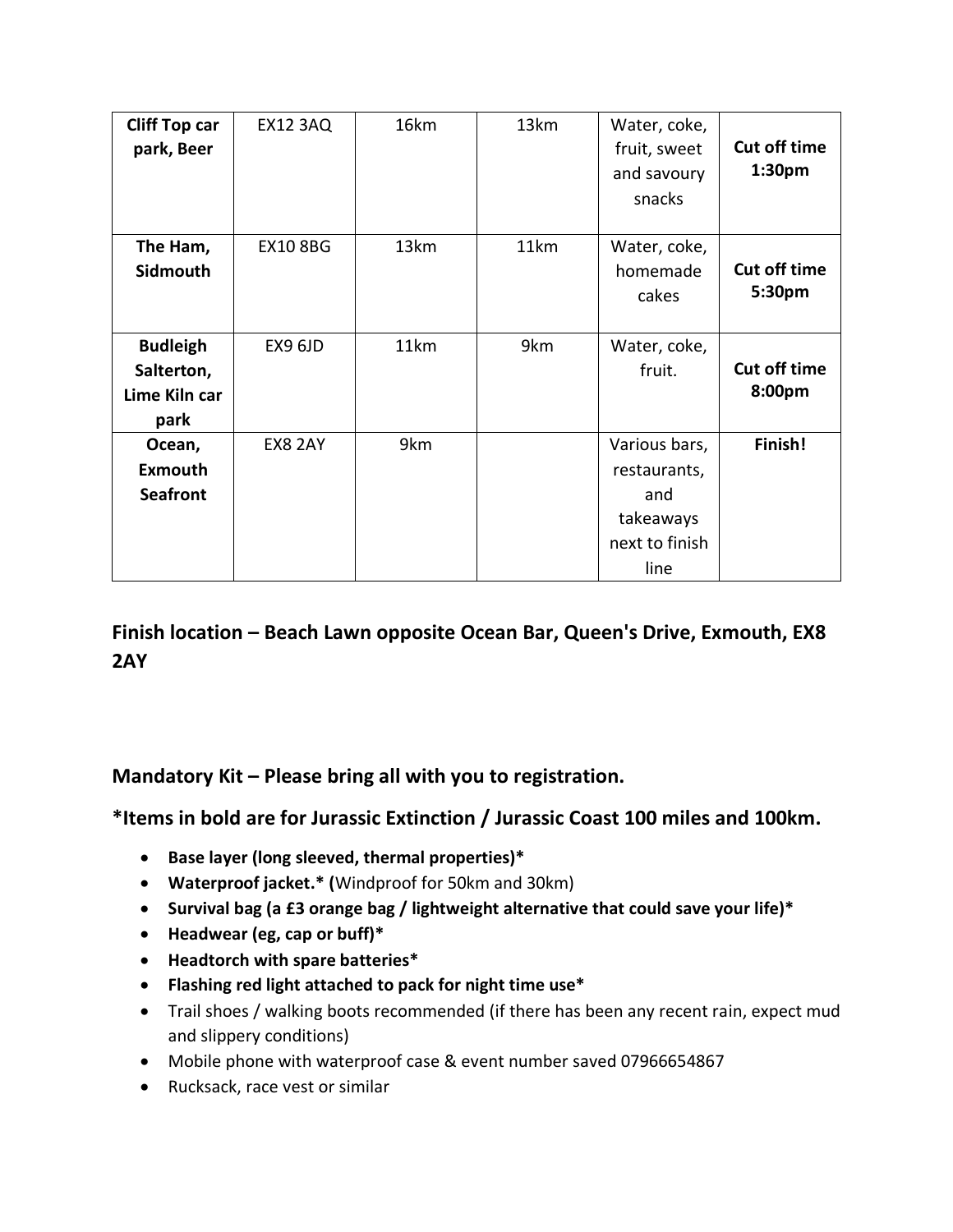- Hydration system (bladder or bottles, min capacity 1ltr)
- Basic first aid kit (min 1 x wound dressing and selection of blister plasters. Compeed are the best for blisters)

Fingers crossed for sunshine and blue sky but please come prepared for the worst weather! Make sure that you have all these items with you. This is for you your safety and there will be checks at registration and further spot checks on the course. You will not be permitted to take part without all items on the list.

#### **Drop Bags**

**Jurassic Extinction and 100 mile** event, you can prepare a small bag which will be accessible at Weymouth. It will then be moved to Lyme Regis. From here, it will be moved to the end. You must however carry all mandatory items on the list with you.

**Jurassic Coast 100km** event, you can prepare a small bag which will be accessible at Lyme Regis. From here, it will be moved to the end. You must however carry all mandatory items on the list with you.

### **GPS Tracking**

We will be providing GPS trackers for participants on the Jurassic Extinction, Jurassic Coast 100 miles and Jurassic Coast 100km. This is for your safety but also for friends and family to track progress, and must be carried at all times. Please look after the tracker; **there will be a charge if you lose it or do not return it after the event.** Please bring it to the nearest checkpoint if you decide to drop out of the race.

We'll post a link to on our website and social media a few days before the race. Tracking will be provided by Open Tracking.

50km and 30km distances will not have live tracking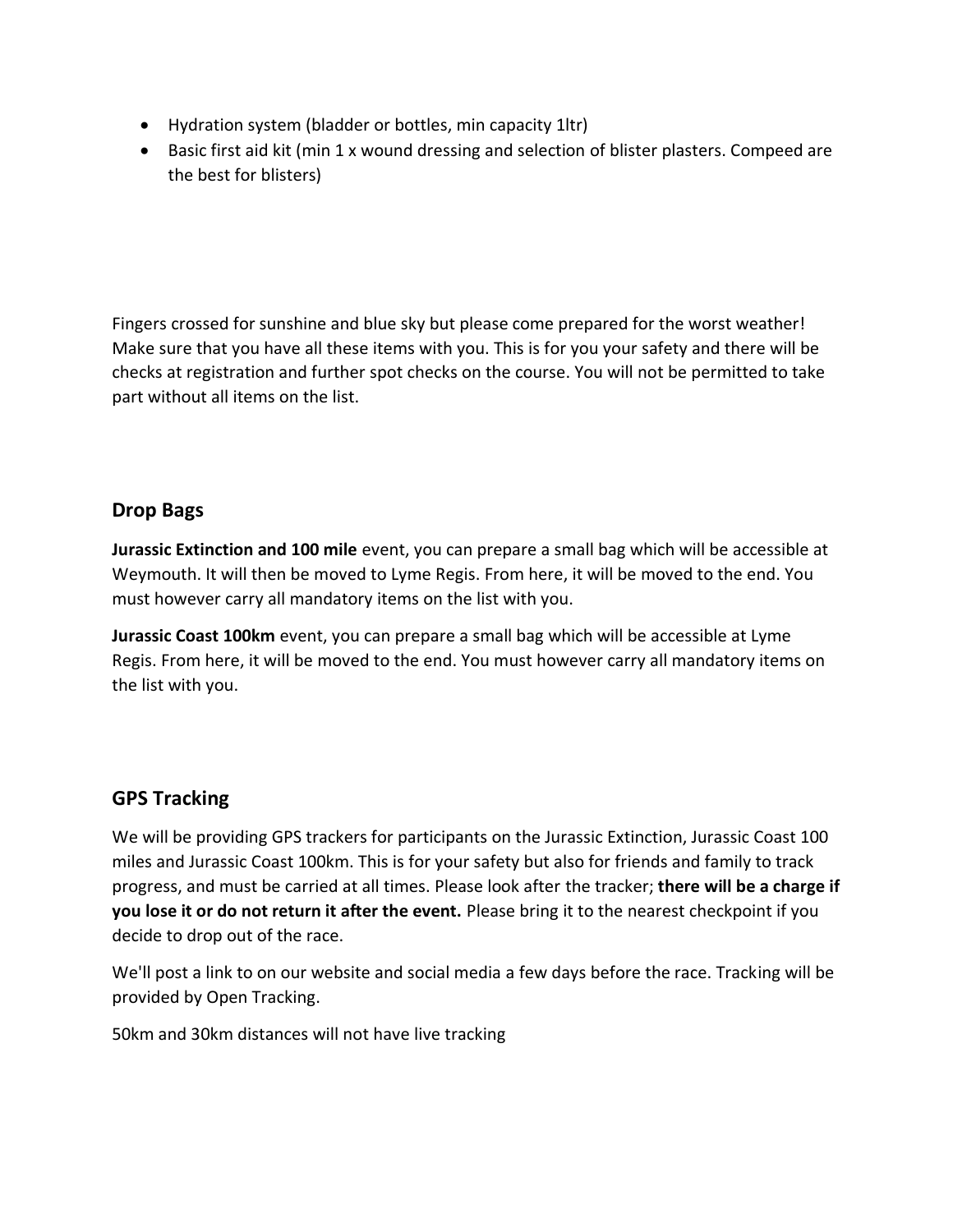#### **Cut off times:**

There are cut off times at Weymouth, Lyme Regis, Beer, Sidmouth and Budleigh Salterton. These are there for your safety. **If you arrive after these times, you will not be permitted to continue any further on this event.**

#### **Cut off times are as follows:**

**Weymouth 6pm** For Jurassic Extinction runners. Anyone arriving after this time will not be permitted to continue to Portland. You will however have the option to bypass Portland and continue with the 100 mile race instead.

**Weymouth 9pm** All **Lyme Regis 9am** All **Beer 1:30pm** All **Sidmouth 5:30pm** All **Budleigh Salterton 8pm** All

Our event mobiles are 07966654867 (Justin), 07549180436 (Matt) and 07855255150 (Mike) and are for emergency use. For medical emergencies, please use 999 in the first instance and contact us after.

Please make sure that you are well rested before continuing your journey home, or possibly stay overnight.

### **Supernatural Fuel**

We welcome Supernatural Fuel onboard this year as an event sponsor. They are based right here in Devon and produce some fantastic products especially for endurance athletes.

[Supernatural Fuel](https://supernaturalfuel.com/)

#### **Ending your participation**

The event finishes on the lawn in front of Ocean Bowl, on Exmouth seafront, EX8 2AY. Food and drinks will be available to buy near here. You will also collect your finishers medal / buckle here.